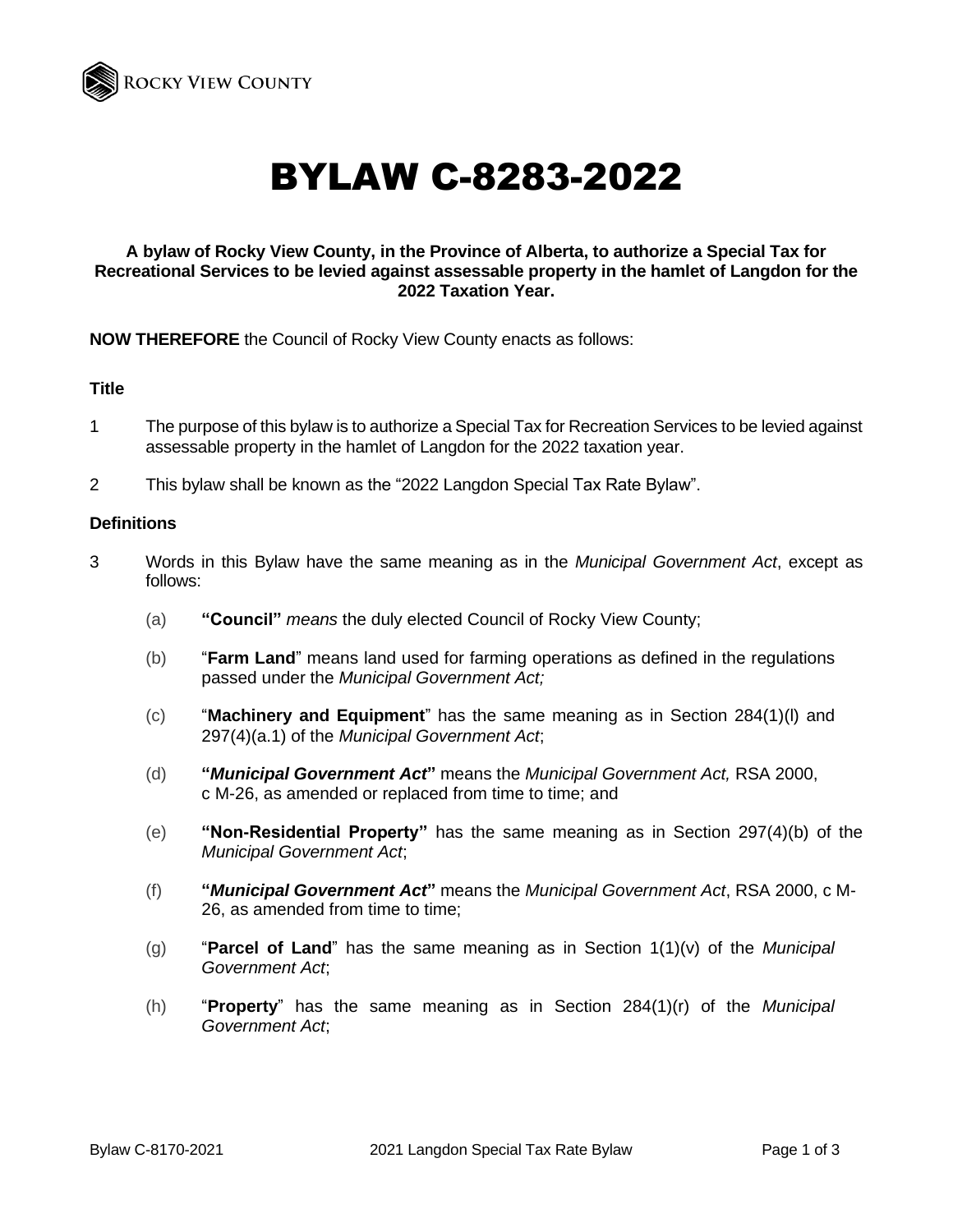- (i) "**Recreation Services**" means providing funding for an increased service delivery model for the development of community programs, amenities, and events exclusively for community organizations that operate and support projects within the Hamlet of Langdon, as approved by the County;
- (j) **"Residential Property**" has the same meaning as in Section 297(4)(c) of the *Municipal Government Act*;
- (k) **"Rocky View County"** means Rocky View County as a municipal corporation and the geographical area within its jurisdictional boundaries, as the context requires.

# **LANGDON SPECIAL TAX RATE**

- 4 The estimated municipal expenditures and transfers set out in the budget for Recreational Services in the hamlet of Langdon for 2022 total \$143,100.
- 5 The Council of Rocky View County is required each year to levy on the assessed value of all property in the hamlet of Langdon the tax rates sufficient to meet the estimated expenditures for Recreation Services in the hamlet of Langdon.
- 6 The assessed value of all taxable property in the hamlet of Langdon as shown on the Assessment Roll is:

## **Assessments**

| Residential/Farmland | 886,384,690 |
|----------------------|-------------|
| Non-Residential      | 35,617,490  |
|                      | 922.002.180 |

7 The Chief Adminstrative Officer is hereby authorized to levy the following rates of taxation on the assessed value of all taxable property as shown on the Assessment Roll of the County:

|                                        | Tax Levy  | <b>Assessment</b> | <b>Tax Rate</b> |
|----------------------------------------|-----------|-------------------|-----------------|
| <b>Recreational</b><br><b>Services</b> | \$143,100 | 922,002,180       | 0.1552          |